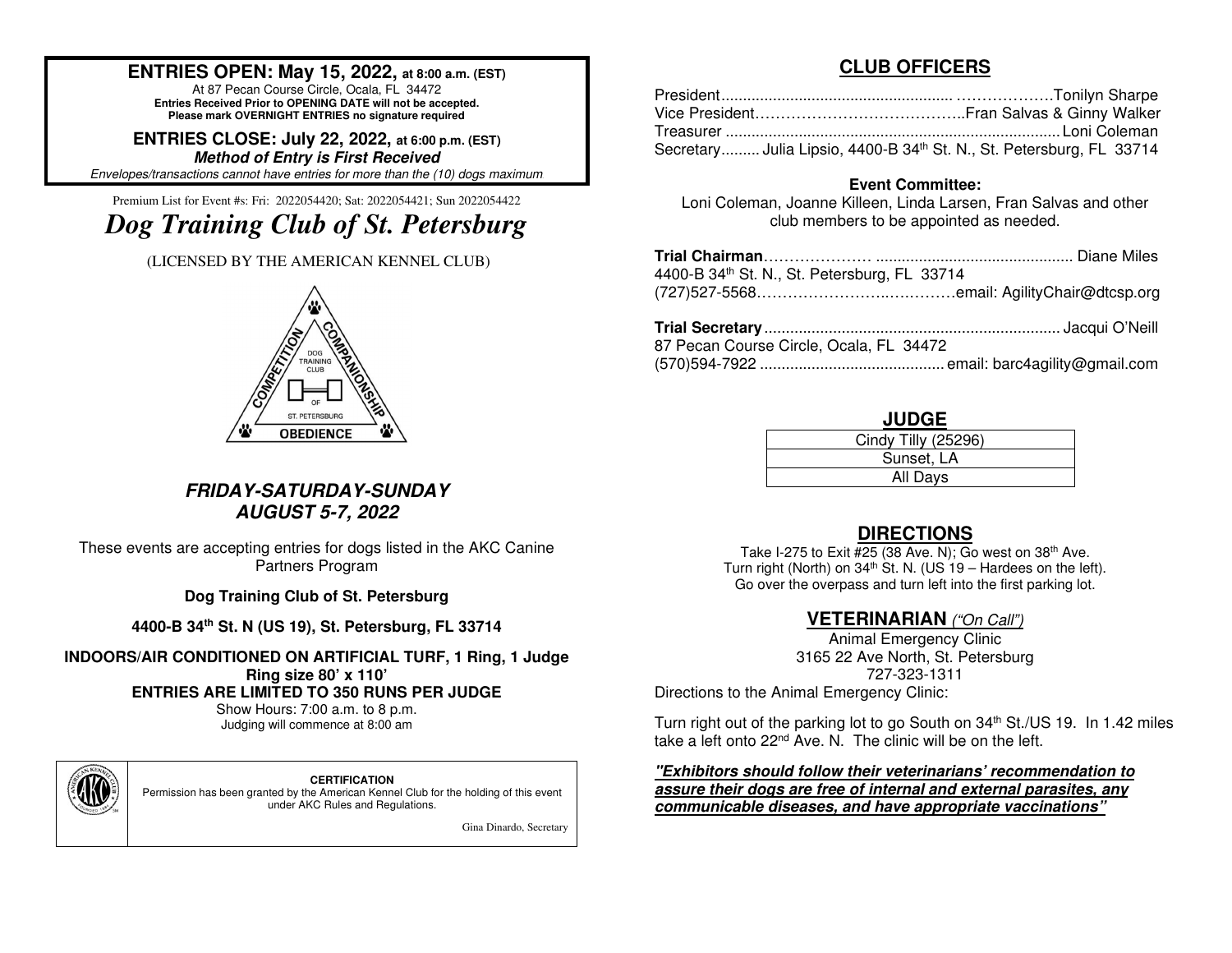## **SETUP**

Exhibitors can setup Thursday from 5-7 pm.

#### **JUDGING PROGRAM TENTATIVE RUNNING ORDER REVIEW THE FINAL CONFIRMATION FOR EXACT ORDER**

Excellent, Masters and Preferred classes will run together. Electronic timing will be used at this trial.

| <b>FRIDAY</b>                   | <b>SATURDAY</b>     | <b>SUNDAY</b>       |  |  |  |  |
|---------------------------------|---------------------|---------------------|--|--|--|--|
| <b>FAST</b>                     | <b>FAST</b>         | T <sub>2</sub> B    |  |  |  |  |
| <b>M/EX STD</b>                 | <b>PREM STD</b>     | <b>PREM JWW</b>     |  |  |  |  |
| <b>OP STD</b>                   | <b>M/EX STD</b>     | <b>M/EX JWW</b>     |  |  |  |  |
| <b>NOV STD</b>                  | <b>OP STD</b>       | <b>OP JWW</b>       |  |  |  |  |
| <b>M/EX JWW</b>                 | <b>NOV STD</b>      | <b>NOV JWW</b>      |  |  |  |  |
| <b>OP JWW</b>                   | <b>M/EX JWW</b>     | <b>M/EX STD</b>     |  |  |  |  |
| <b>NOV JWW</b>                  | <b>OP JWW</b>       | <b>OP STD</b>       |  |  |  |  |
|                                 | <b>NOV JWW</b>      | <b>NOV STD</b>      |  |  |  |  |
| 1 <sup>st</sup> dog             | 1 <sup>st</sup> dog | 1 <sup>st</sup> dog |  |  |  |  |
| 8 am                            | 8 am                | 8 am                |  |  |  |  |
| tall to small                   | small to tall       | tall to small       |  |  |  |  |
| Thanks for coming - drive safe! |                     |                     |  |  |  |  |

# **PLEASE READ TRIAL SITE RULES CAREFULLY**

*Information contained in this premium takes precedence over information from any other publication.*

**IF YOU HAVEN'T HEARD FROM ME, SHOOT ME AN EMAIL TO SEE IF I'VE GOTTEN YOUR ENTRY. YOU CAN ALSO ENTER ONLINE, OR IF YOU SEE ME AT A TRIAL, PUT YOUR ENTRY IN THE ENTRY BOX. TAKE THE WORRY OUT OF DELIVERY AT A SNAIL'S PACE AND TAKE MATTERS INTO YOUR OWN HANDS!** 

# **MAKE ALL CHECKS & MONEY ORDERS PAYABLE TO DTCSP**

**ENTRY FEE: \$22.00** for the first entry of a dog**; \$14.00** for each additional entry for the same dog on the same day.

 (Includes a \$3.50 AKC recording for first run and \$3.00 for each additional run.) Envelopes/transactions cannot have entries for more than the (10) dogs maximum.

**Make all checks payable to DTCSP** and mail with entries to:

**Jacqui O'Neill, Trial Secretary 87 Pecan Course Circle, Ocala, FL 34472** 

# **\*\*\*\*\*\*\*IMPORTANT ENTRY INFORMATION\*\*\*\*\*\*\***

#### **OPENING DATE: May 15, 2022, 8 am.**

- **CLOSING DATE: July 22, 2022, 6 pm,** after which time entries cannot be accepted, cancelled or substituted except as provided for in Chapter 11, Section 6 of the Dog Show Rules and in Chapter 1, Section 13 of the AKC Agility Trial Rules and Regulations.
- **CANCELLATION OF ENTRIES BEFORE CLOSING:** Entries cancelled before closing will not be charged any processing fees. Entry checks will be shredded.
- **REFUNDS:** If, because of riots, civil disturbances or other acts beyond the control of management it is impossible to open or complete the show, no refund of entry fee will be made. If a waitlist exists, and your entry could be replaced, then a full refund would be given for the runs that can be replaced, no fees taken.
- **BITCHES IN SEASON** are not eligible to participate. **Notification for refund of bitches in season must be RECEIVED no later than one half hour prior to the start of the first day the dog is entered**. Requests can be mailed to the trial secretary or emailed to barc4agility@gmail.com</u> as well as handed in person at the trial before the deadline noted above.

**Obstacles** will conform to the requirements in the current edition of the AKC Regulations For Agility Trials.

### **Premiums, confirmations, running orders (after move-ups are processed), and results will be posted to www.barc4agility.com.**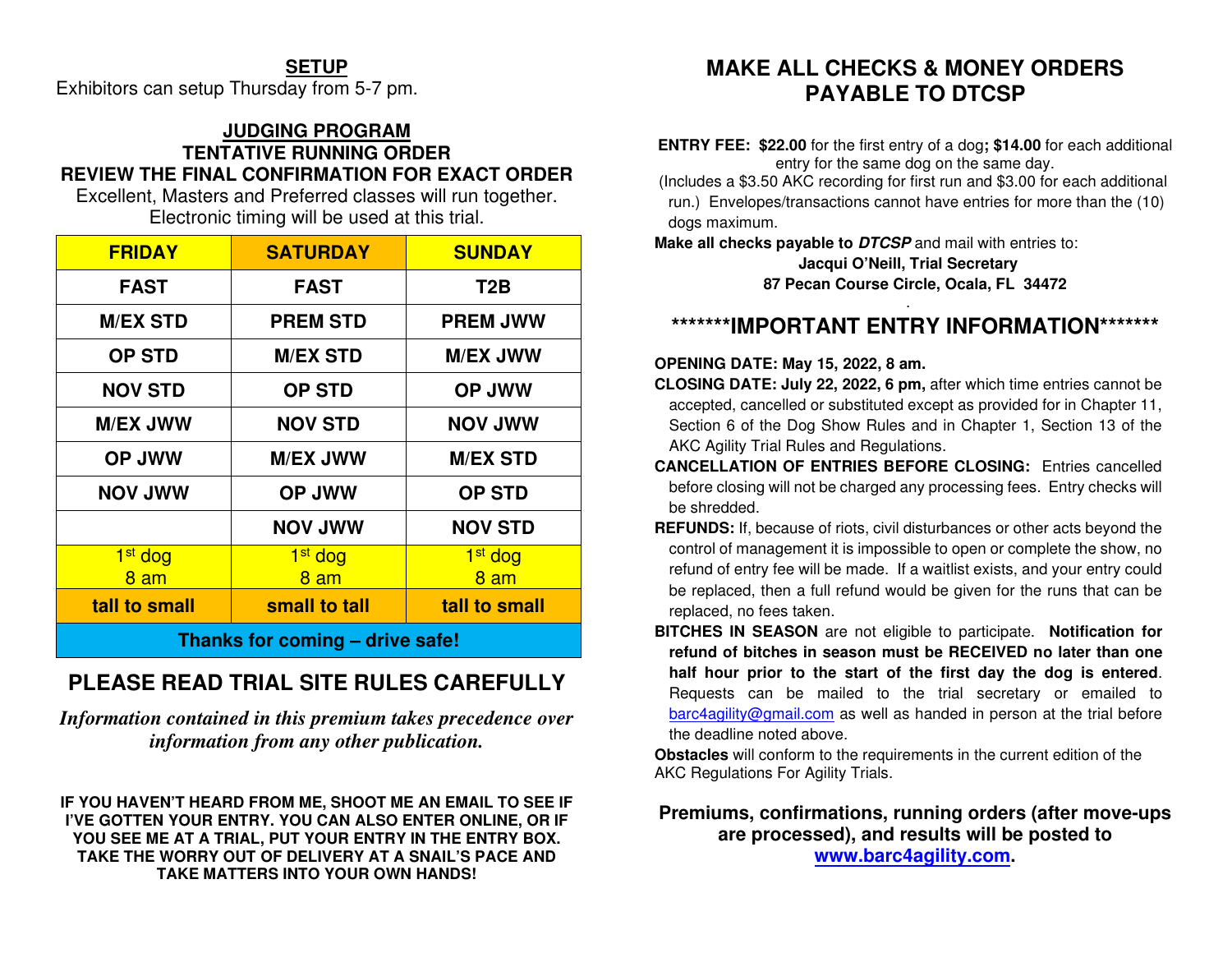#### **DIRECTIONS**

Take I-275 to Exit #25 (38 Ave. N); Go west on 38<sup>th</sup> Ave. Turn right (North) on  $34<sup>th</sup>$  St. N. (US 19 – Hardees on the left). Go over the overpass and turn left into the first parking lot.

#### **HOTELS**

Bayside Inn (formerly OYO)……………………………………….……..(727) 577-3838 9539 US 19 N, St. Petersburg, FL

La Quinta Inn & Suites…………………….………………………………(727) 299-9800 5000 Lake Blvd, Clearwater, FL

There are numerous other hotels in the area. Please contact the hotels for their pet policy and rates. Information may have changed after publication of this premium, we cannot be held liable for this. Please do not leave your pet alone in the room; clean up after your pets at all times.

## **JUMP HEIGHT CARDS**

You are no longer required to send a copy of your dog's height card/form with your entry. However, please check the box on the entry form that states you need to be measured if this is necessary. Remember, it is your responsibility to carry your permanent card and or measurement form with you as proof of your dog's height. If you need to have your dog measured, this must be done **BEFORE** you run! (**Regulations for Agility Trials, Chapter 2, Section 4)**

#### **PRIZES**

| A Bar and Rosette will also be awarded for any team earning their |  |  |  |  |  |  |
|-------------------------------------------------------------------|--|--|--|--|--|--|

*Master Agility Championship.* 

*All awards not picked up by the exhibitor(s) become the property of the club.* 

#### **CLASSES AND DIVISIONS**

| <b>Class</b> | Levels Offered in Standard, JWW and T2B Classes |
|--------------|-------------------------------------------------|
| Regular      | Novice A & B, Open, Excellent, Masters, Premier |
| Preferred    | Novice, Open, Excellent, Masters, Premier       |

## **TRIAL SITE RULES**

- Crating will be indoors on mats.
- No crates will be allowed in the ring area (Unit A).
- Please do not park in front of the gymnastics facility.
- Our "potty" area is in the rear of the building. Do not allow your dog to potty in the grass in the front of the building or near any of the other businesses.
- Dogs may not be left unattended in the building.
- A warm-up jump will be provided on the same turf surface as the ring.
- $\blacksquare$  \*\*ALL DOGS ARE TO BE EITHER ON LEASH OR CONTAINED IN A SECURE LOCATION AT ALL TIMES UNLESS THEY ARE IN THE RING OR USING THE WARM-UP AREA. PER AKC RULES NO DOGS ARE TO BE RUNNING FREE ON THE ENTIRE PREMISIS UNLESS THEY ARE IN THE RING. THIS WILL BE STRICTLY ENFORCED AND THOSE FOUND IN VIOLATION ARE SUBJECT TO BEING ASKED TO LEAVE WITHOUT ANY REFUNDS\*\*
- **The safety of the dogs is our primary concern.** By entering this trial, exhibitors acknowledge that they are familiar with the rules and regulations of this sport, and that their dogs are familiar with and able to perform all obstacles safely.
- **Entry fees will not be refunded in the event that a dog is absent,**  disqualified, excused, or barred from competition by the action of the Trial Committee.
- It is expressly understood that exhibitors alone are responsible for the behavior of their dogs and/or children. Any exhibitor whose dogs and/or children create unnecessary disturbances or repeatedly engage in unsafe or disruptive behavior may, at the discretion of the Trial Committee, be asked to leave the Trial site. In such case, no refund of any fees paid will be made.

## **ONLINE ENTRIES**

This trial is accepting online entries through **LabTestedOnline.com**. Go to http://www.labtestedonline.com to create a user account and add your dogs.

 Then look for the trial on your My Local Events page or search by state for (state). Click on the "i" information icon to the right of the club's name to create your entry.

 During the first 48 hours after opening, the initial limit of entries designated as either online or paper will be as follows: 50 runs online, 300 runs paper each day. If either form of entry has not filled at the end of the 48 hour time period, the club reserves the right to decrease or increase either one accordingly.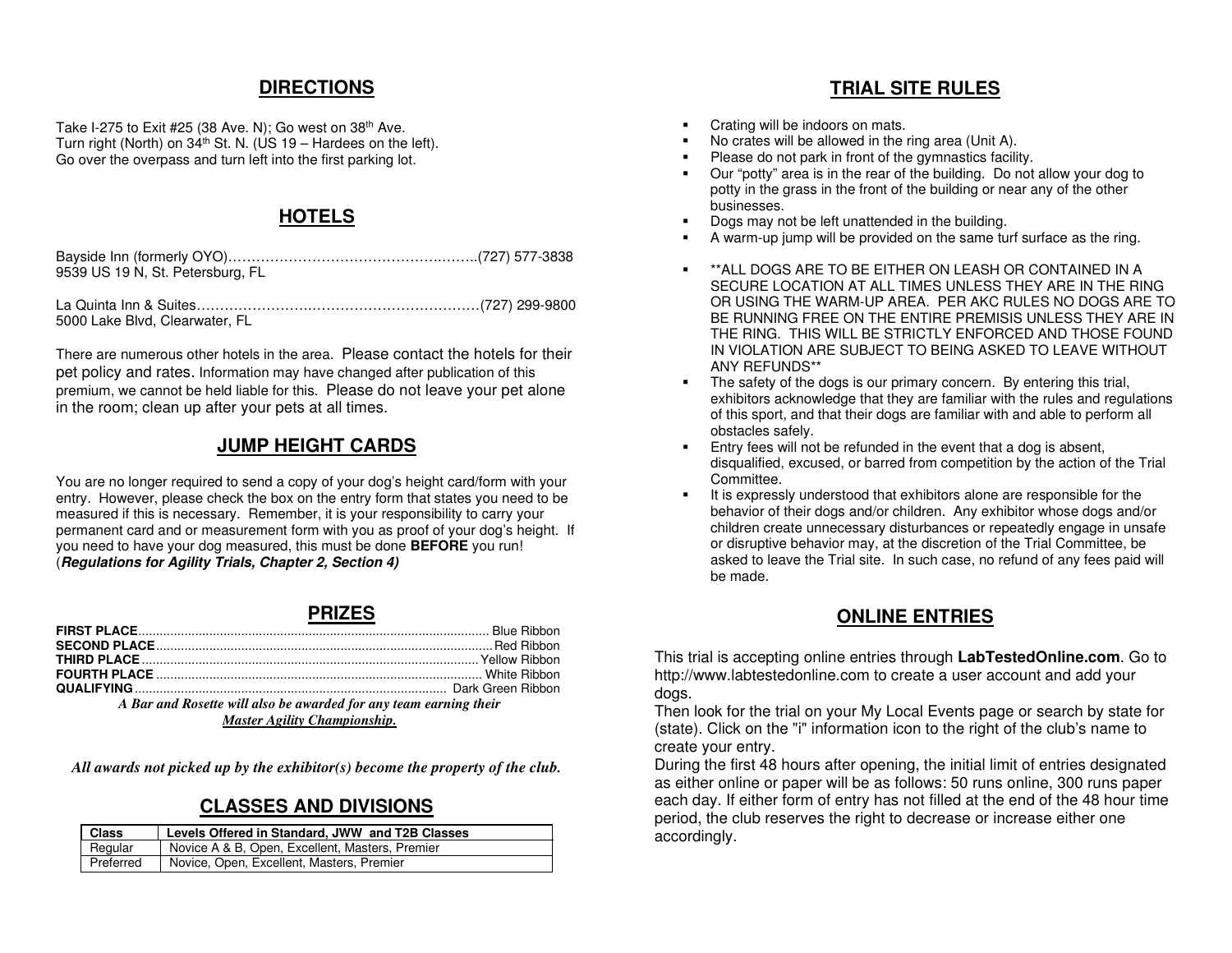| <b>HEIGHT DIVISIONS</b>                                                 |                                                                       |                                                                                                                                                                                                                            |  |  |  |  |  |  |
|-------------------------------------------------------------------------|-----------------------------------------------------------------------|----------------------------------------------------------------------------------------------------------------------------------------------------------------------------------------------------------------------------|--|--|--|--|--|--|
| <b>REGULAR</b>                                                          | <b>PREFERRED</b>                                                      | <b>HEIGHT AT WITHERS</b>                                                                                                                                                                                                   |  |  |  |  |  |  |
| Handlers may opt to<br>run their dog in a<br>higher height<br>division. | Handlers must run<br>their dog in their<br>proper eligible<br>height. | Owners are responsible for entering their dog in<br>the proper height division.                                                                                                                                            |  |  |  |  |  |  |
| 8"                                                                      | 4"                                                                    | For dogs 11 inches and under at the withers                                                                                                                                                                                |  |  |  |  |  |  |
| 12"                                                                     | 8"                                                                    | For dogs 14 inches and under at the withers                                                                                                                                                                                |  |  |  |  |  |  |
| 16"                                                                     | 12"                                                                   | For dogs 18 inches and under at the withers                                                                                                                                                                                |  |  |  |  |  |  |
| 20"                                                                     | 16"                                                                   | For dogs 22 inches and under at the withers                                                                                                                                                                                |  |  |  |  |  |  |
| 24"                                                                     | $20$ "                                                                | For dogs over 22 inches at the withers. <b>Regular</b><br>Dogs may not be entered in this height if they<br>are 22 inches and under.                                                                                       |  |  |  |  |  |  |
| 24C                                                                     | n/a                                                                   | Dogs may be entered at this height at their<br>owner's discretion if their measurement is<br>22 inches and under at the withers. Dogs who<br>measure into the 24" regular jump height<br>division may not enter 24-choice. |  |  |  |  |  |  |

## **MOVE-UPS**

As per Chapter 1, Section 20, American Kennel Club Regulation for Agility Trials, dogs may be moved up to a higher class, at the request of the Owner, as a result of qualifying for an agility title. Dogs so moved up will be entered at the end of the running order or otherwise at the secretary's or Judges discretion.

**EMAILED MOVE-UPS:** When emailing a move-up please provide the following information: TRIAL NAME, Owner Name. Dog Call Name, Move up for what days (Saturday, Sunday, etc.), Moving from, Moving to (PLEASE include STD or JWW).

Before the trial move-ups may be made prior to the move-up deadline via email to barc4agility@gmail.com or in writing to Jacqui O'Neill, trial secretary, 87 Pecan Course Circle, Ocala, FL 34472. Verbal move-ups cannot be accepted.

Mov- ups for the first day are due in writing (email or snail mail) by **Monday at 6 pm** the week of the trial. **Day-to-Day Move-ups** must be submitted in writing at the trial within ½ hour of the last run of the trial day for the following day(s) and cannot be conveyed via fax, email, or verbally to the trial secretary.

#### **Individual results will be emailed to each competitor after the trial, as well as posted to www.barc4agility.com**

#### **This club does not agree to arbitrate claims as set forth on the Official AKC entry form for this event.**

#### **\*\*\*\*TRIAL REGULATIONS FOR EXHIBITORS\*\*\***

**ACKNOWLEDGEMENT OF ENTRIES** will be made as soon as entries are processed. Acknowledgment of entries will include confirmation notices.

#### **CONSULT FINAL CONFIRMATION FOR TIME OF JUDGING AND SCHEDULE.**

 **DOGS** This trial is open to all dogs fifteen (15) months of age or older that are registered with the American Kennel Club or that have AKC Limited Registration, Purebred Alternative Listing/Indefinite Listing Privileges (PAL/ILP), AKC Canine Partners listing number (**if the trial-giving club is offering the option of Canine Partners entries. See front page of the premium for that information**), or approved Foundation Stock Service (FSS) breedsare eligible to participate. All American dogs that have been listed with AKC Canine Partners may participate if the trial-giving club is offering the option of mixed breed entries and provided their listing number has been recorded on the entry form. Dogs with a Purebred Alternative Listing/Indefinite Listing Privileges (PAL/ILP) or an AKC Canine Partners listing number must be spayed or neutered in order to compete. Wherever the word "dog" is used in these regulations it includes both sexes. Dogs should be physically sound. Dogs that are blind or deaf shall not be eligible, and neither are bitches in season, aggressive dogs, or dogs suffering from any deformity, injury, or illness which may affect the dog's physical or mental performance. No dog shall compete if it is taped or bandaged in any way or has anything attached to it for medical purposes. Refer to Chapter 2 of the Registration and Discipline Rules for the listing of registerable breeds that may participate. Puppies under four months of age are strictly prohibited from the trial grounds.

 **DOGS MAY ARRIVE** any time prior to judging, otherwise, they must be available for measuring before their class begins.

 **ENTRIES NOT ON OFFICIAL AKC ENTRY FORMS OR PHOTOCOPIES OF ENTRY FORMS** without the Agreement and Rules attached to the Official AKC Entry Form are **NOT ACCEPTABLE**.

#### **ENTRIES RECEIVED WITHOUT FEES** will not be accepted.

- **ENTRY FEES** shall not be refunded in the event that a dog is absent, disqualified, excused by Veterinarian or Judge, or barred from competition by action of Trial Committee. If because of riots, civil disturbances or other acts beyond the control of the management, it is impossible to open or to complete the match, no refund of entry fees will be made.
- **ERRORS ON ENTRY BLANKS**-Owners are responsible for errors in making out entry forms, and no entry fee will be refunded in event of such errors or cancellation of entries after trial has closed.

#### **FAX, TELEPHONE AND UNSIGNED ENTRIES** cannot be accepted.

- **JUDGES ARE NOT REQUIRED TO WAIT FOR DOGS**. If you are not present when it is your turn, you will be marked absent. Please be at the line on time!
- **MOVE-UPS The deadline for move-ups for the trial is 6pm on the Monday before the trial. Day to day move-ups are accepted for up to ½ hour after completion of the last run.**
- **NO ENTRY SHALL BE MADE AND NO ENTRY SHALL BE ACCEPTED, WHICH SPECIFIES ANY CONDITIONS AS TO ITS ACCEPTANCE.**
- **RETURNED CHECKS** do not constitute a valid entry fee. A charge of \$25.00 will be made for each returned check.
- **TRIAL COMMITTEE** will use due care and diligence for the welfare of dogs and exhibitors, but will not be responsible for, nor assume any liability in the event of an accident or misfortune to either dogs or exhibitors participating in this show.
- **WAITLIST If needed a waitlist will be held until move-ups have closed the Monday before the trial. Only entry fees replaced with someone from the waitlist will be refunded.**

**WALKTHROUGHS – will be determined by the final confirmation.**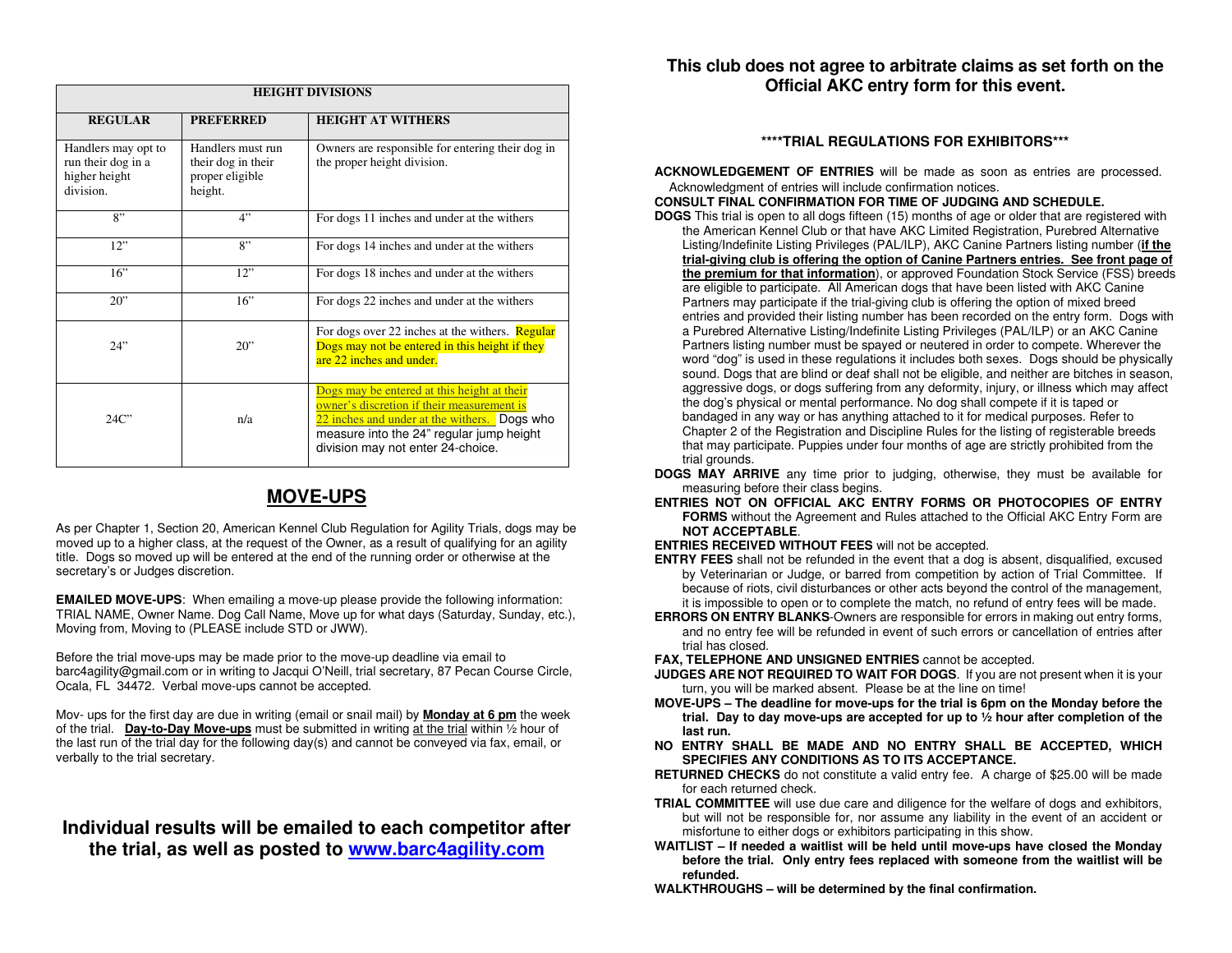#### **Entering a Mixture of Regular and Preferred Classes Within the Same Trial Weekend – Multiple Jump Heights Within the Same Trial Day**

 Effective January 1, 2020, exhibitors may enter a mixture of both Regular and Preferred classes on the same trial day and/or during a trial weekend. Any mixture of Regular and Preferred classes is allowed. Please note that if a dog qualifies in Regular Master Standard and Preferred Master JWW (or vice versa) on the same trial day, then NO Double Q shall be earned toward either the MACH or PACH title. The Double Q still requires that Standard Agility and Jumpers With Weaves be either both Regular OR both Preferred on the same trial day.

Additionally, within the same Regular or Preferred classes, a dog may now be entered in multiple jump heights within the same trial day. For example, the same dog may now be entered in 20-inch Master STD/JWW while also entered in 24C-inch Premier STD/JWW on the same trial day.

A separate entry form must be submitted when the same dog is being entered in a mixture of Regular and Preferred and/or different jump heights within the same trial weekend thereby clearly indicating which class(es) and/or jump heights belong together for each trial day of the weekend.

## **Fix and Go On (FNG)**

 FNG allows exhibitors to immediately reattempt an obstacle at any time while on course when the dog's performance of an obstacle is not to their expectation. This allows the dog to successfully complete the obstacle then finish the course or leave the ring on a positive note. Using FNG will result in a non-qualifying score. Fix and Go On is not pre-entered; rather, it occurs during the run.

### **Entering for Exhibition Only (FEO)**

#### **(Competitor note – by publishing this information, it informs you that the club is offering this at the event.)**

 FEO allows exhibitors to work with their dogs in a trial environment. FEO is only offered in the Time 2 Beat and FAST classes. Participation in FEO is non-qualifying.

- FEO runs are treated as trial entries. The exhibitor must enter the class(es) (T2B and/or FAST) prior to the closing date, pay class entry fee(s) and the Trial Secretary must record the entry in the Trial Catalog as part of the results for that class. FEO does not need to be noted on the entry form; the handler will declare the day of the show.
- Dogs may be entered in any jump height for FEO runs. If entered in an ineligible jump height, the team is committed to FEO for that run and must declare FEO on the start line. Day of show jump height changes are not allowed.
- Dogs may be entered in any level of FAST (Novice, Open, Excellent, Master). If the dog is not eligible for the level entered, the team is committed to FEO for that run and must declare FEO on the start line. Day of show level changes are not allowed.
- The exhibitor must declare FEO in the ring prior to leading out. FEO may be declared earlier (ex. when checking in at the gate board).
- Toys are allowed in the ring:
	- Toys must be non-audible
	- Toys may not leave the handler's hand
	- Toys that roll freely cannot be used
- Food/treats are not allowed in the ring
- FEO should be utilized for the benefit of the dog and not as a punitive correction. Harsh verbal and /or physical corrections shall not be tolerated. Any determination of harshness by the judge shall be immediately whistled and the handler will be dismissed from the ring.
- A judge must monitor the entire run. Judges can stop a run at any time